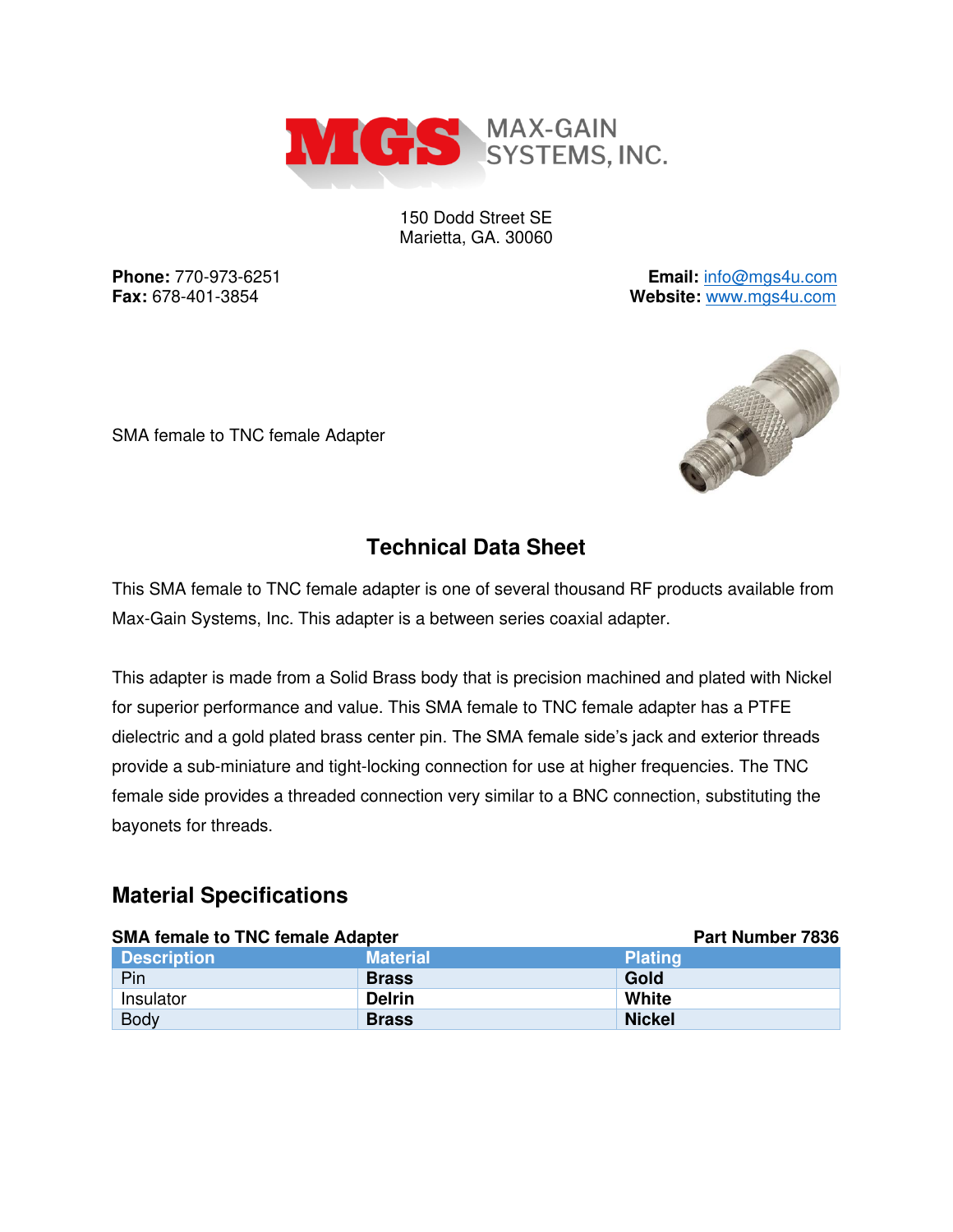# **Mechanical Specifications**

| <b>Size</b> | <b>Dimension</b>      |
|-------------|-----------------------|
| Length      | $0.98$ in $(24.8$ mm) |
| Width       | 0.47 in (12 mm)       |
| Height      | $0.47$ in (12 mm)     |
| Weight      | $0.3$ oz $(10 g)$     |

### **Environmental Specifications**

| Temperature            | <b>Spec</b>           |
|------------------------|-----------------------|
| <b>Operating Range</b> | $-65$ to $+165$ deg C |

### **Compliance Certifications** (see product page for current documentation)

**Availability** Click the following link (or enter part number in the "SEARCH" bar at the top of any page of the website) to obtain additional part information including price, inventory and certifications:<https://mgs4u.com/product/sma-female-to-tnc-female-adapter-7836/>